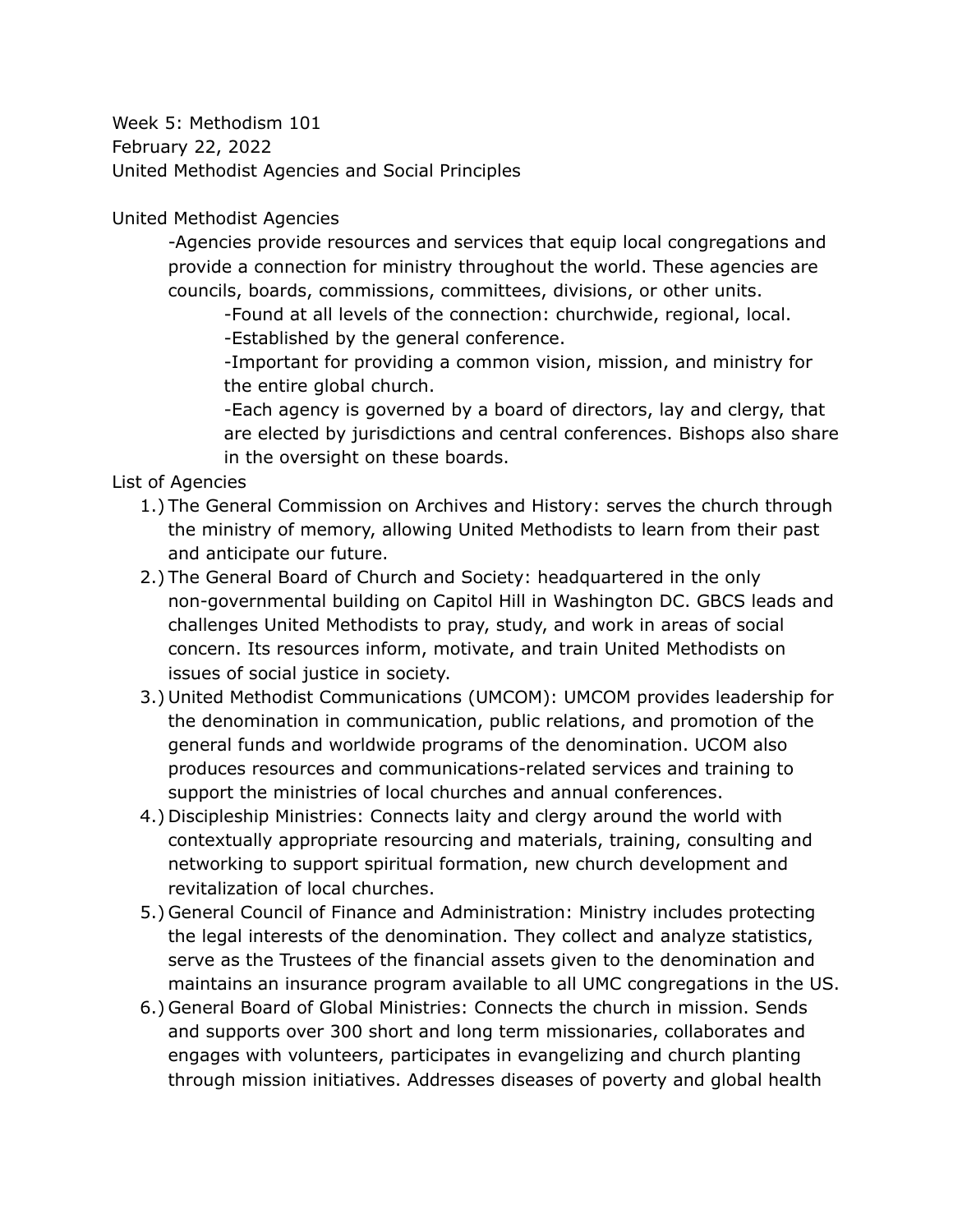and responds to natural and civil disasters. UMCOR is part of global ministries.

- 7.) The General Board of Higher Education and Ministry: embraces the ministry of learning and leadership formatting in The UMC. Oversees clergy training and candidacy programs. Supports a global network of more than 1000 Methodist related schools, colleges, and universities.
- 8.) General Commission on Religion and Race: Challenges and equips the people of the UMC to be an intentionally diverse body of Christ. Offers tools to guide conversations about racial justice, racism, and religion. Leads in systematic transformation, monitors for racial equality, encourages cross-racial/cross-cultural ministry and serves a fair-process advocated in matters of racial discrimination.
- 9.) General Commission on the Status and Role of Women: Advocates for full participation of women in the total life of the United Methodist Church.
- 10.) United Methodist Men: involves men in a growing relationship to Jesus Christ and his church and provides resources and support for the programs of evangelism, stewardship, and the needs of men.
- 11.) United Methodist Publishing House: Oldest and largest of the denomination's general agencies, started in the late 1700s. Distributes official publications, records, and forms of the denomination. Publishes books through Abingdon Press and operates Cokesbury.
- 12.) United Methodist Women: fosters spiritual growth and develops leaders. Seeks to improve the lives of women, children, and youth. UMW advocates for peace and justice, economic inequality, education, the rights of children, human rights and farm workers rights.
- 13.) Wespath: Formerly the General Board of Pension and Health Benefits. Administers pension plants that help secure the retirement futures of clergy and lay workers. Oversees healthflex insurance plan.

## Social Principles

-Methodists have a long history of concern for social justice.

-Since 1972, The General Conference of the UMC has revised the Social Principles at each General Conference.

-The Social Principles, while not to be considered church law, are a prayerful and thoughtful effort to speak to the human issues in the contemporary world from a sound biblical and theological foundation as historically demonstrated in the United Methodist traditions.

## What do we have social principles about?

- 1.) The Natural World
	- a.) Water, air, soil, minerals, plants
	- b.) Energy resource utilization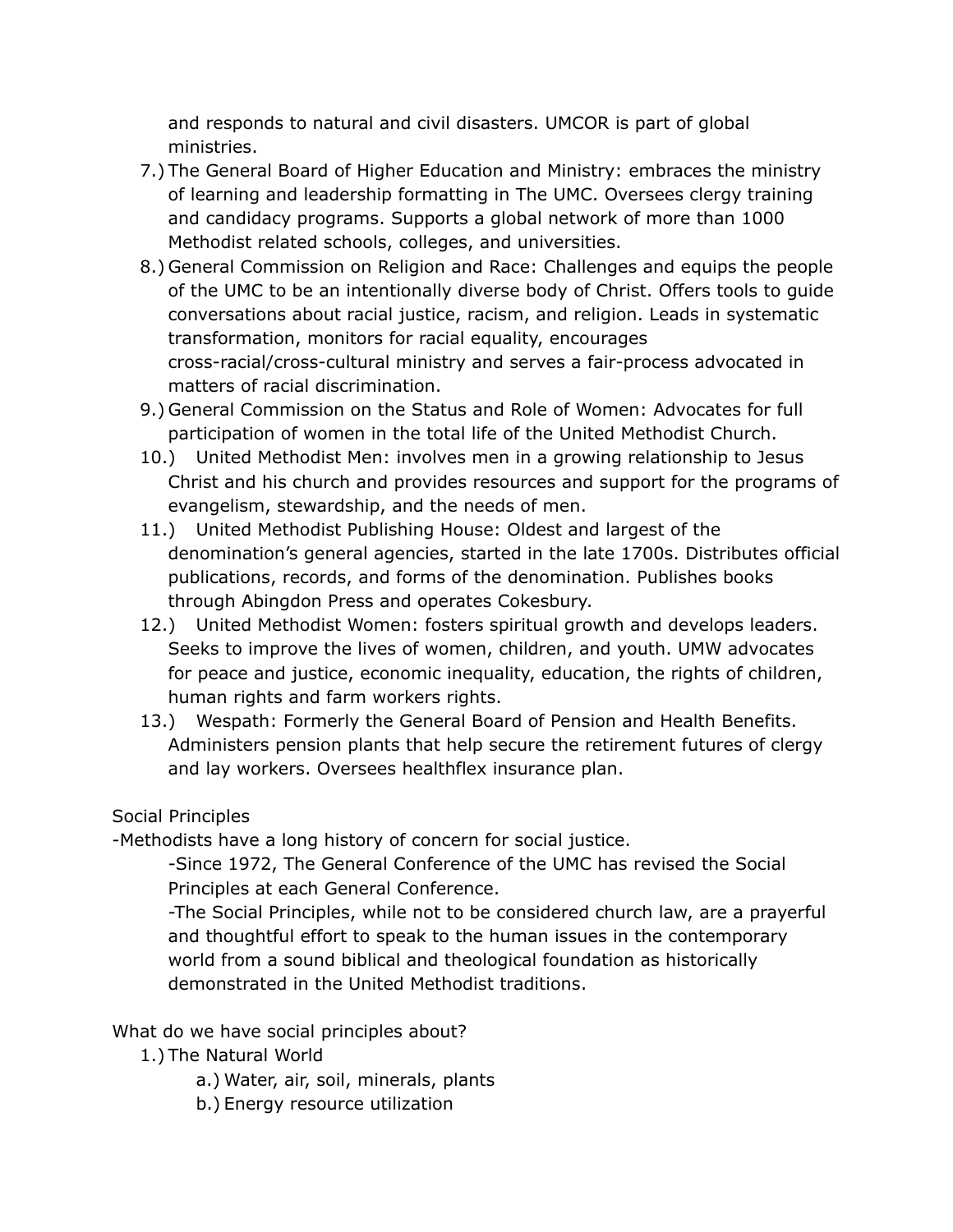- c.) Animal life
- d.) Global climate stewardship
- e.) Space
- f.) Science and technology
- g.) Food safety
- h.) Food justice
- 2.) The nurturing community
	- a.) Culture and identity
	- b.) The family
	- c.) Marriage
	- d.) Divorce
	- e.) Single persons
	- f.) Women and men
	- g.) Human sexuality
	- h.) Family violence and abuse
	- i.) Sexual harassment
	- j.) Abortion
	- k.) Ministry with those who have experiences an abortion
	- l.) Adoption
	- m.) Faithful care for dying persons
	- n.) Suicide
	- o.) Sexual assualt
	- p.) Pornography
	- q.) Bullying
- 3.) The social community
	- a.) Rights of racial and ethnic persons
	- b.) Rights of religious minorities
	- c.) Rights of children
	- d.) Rights of young people
	- e.) Rights of the aging
	- f.) Rights of women
	- g.) Rights of men
	- h.) Rights of immigrants
	- i.) Rights of persons with disabilities
	- j.) Equal rights regardless of sexual orientation
	- k.) Population
	- l.) Alcohol and other drugs
	- m.) Tobacco
	- n.) Medical experimentaion
	- o.) Genetic technology
	- p.) Rural life
	- q.) Sustainable agriculture